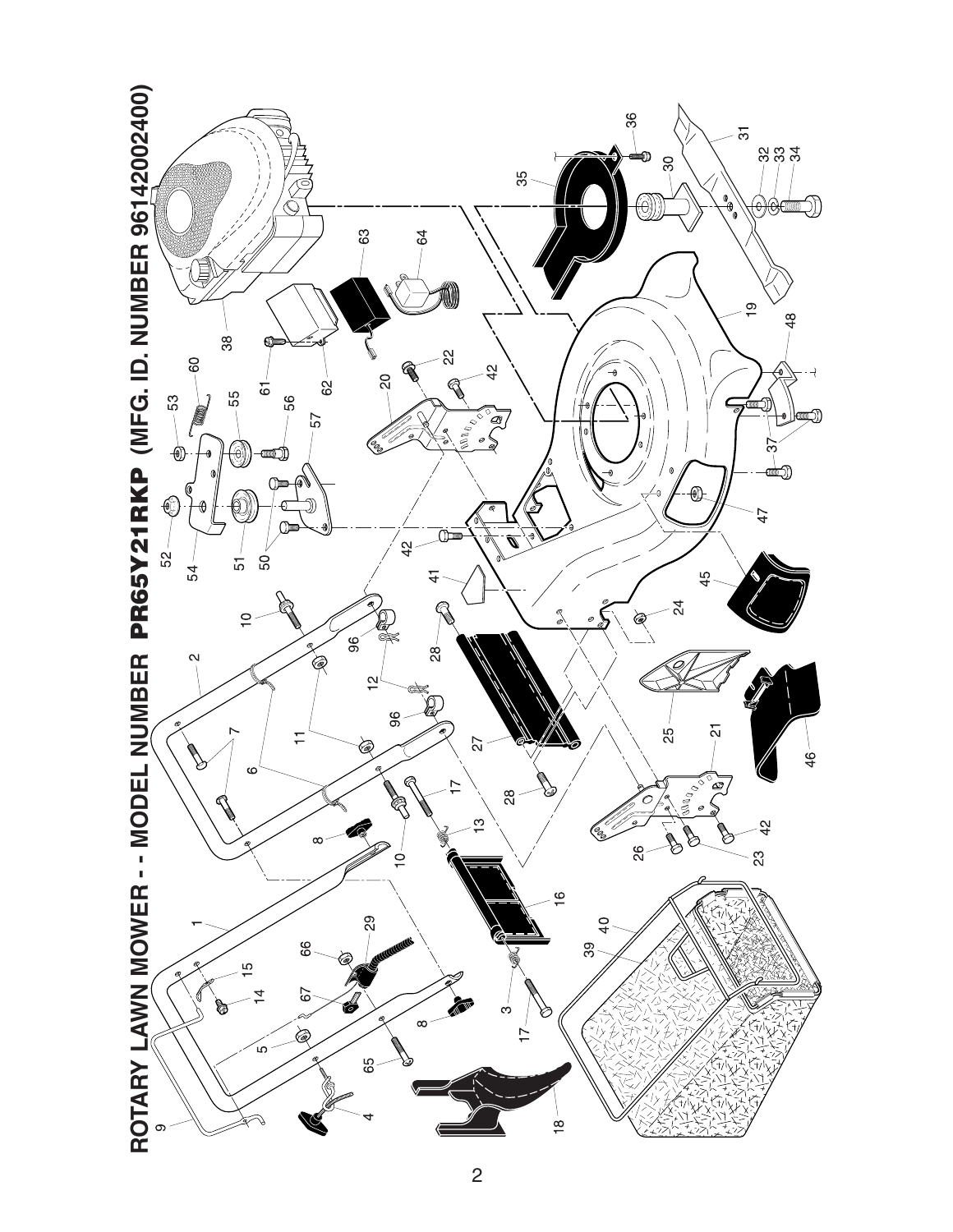ROTARY LAWN MOWER -- MODEL NUMBER PR65Y21RKP (MFG. ID. NUMBER 96142002400) **ROTARY LAWN MOWER - - MODEL NUMBER PR65Y21RKP (MFG. ID. NUMBER 96142002400)**

| KEY<br>NO.                    | PART<br>NO. | <b>DESCRIPTION</b>                    | KEY<br>NO.      | PART<br>NO.   | <b>DESCRIPTION</b>          | KEY<br>NO.     | PART<br>NO. | <b>DESCRIPTION</b>         |
|-------------------------------|-------------|---------------------------------------|-----------------|---------------|-----------------------------|----------------|-------------|----------------------------|
|                               | 94579X479   | Handle, Upper                         | 24              | 73800500      | Nut, Hex, Lockwasher Insert | 45             | 183058X428  | Mulcher Door Assembly      |
|                               | 93664X479   | Handle, Lower                         |                 |               | $5/16 - 18$                 | 46             | 69699X428   | Discharge Guard            |
|                               | 186053      | Spring, Rear Door, RH                 |                 | 161333        | Baffle, Side                |                | 88349       | Nut, Hex                   |
|                               | 94788       | Rope Guide                            |                 | 63409         | Screw #12 $\times$ 5/8      | $\frac{8}{4}$  | 188839X004  | Mounting Bracket,          |
|                               | 32004       | Nut, Hex, Lockwasher Insert           | 5<br>2007<br>20 | 92876         | Skirt, Rear                 |                |             | Debris Shield              |
|                               |             | $1/4 - 20$                            |                 | 88652         | Screw, Hinge 1/4-20 x 1.25  | 50             | 57808       | Screw                      |
|                               | 66426       | Wire, Tie                             | 29              | 194953        | Key Switch /                |                | 193791      | Pulley, Idler              |
|                               | 191574      | Bolt, Handle 5/16-18 x 2-5/8          |                 |               | Engine Zone Control Cable   |                | 145212      | Flanged Nut                |
|                               | 89713X428   | Knob, Handle                          | ္က              | 89179         | Blade Adapter / Pulley      |                | 55552       | -ocknut                    |
|                               | 94580X428   | Control Bar                           | $\overline{5}$  | 89028         | Blade, 21"                  | 54             | 93792X004   | dler Arm                   |
|                               | 188821      | Bolt, Carriage                        | 32              | 851074        | Washer                      | 55             | 66043       | dler Pulley                |
|                               | 73930500    | Locknut, Hex 5/16-18                  | 3358            | 850263        | Washer, Lock                | 56             | 60829       | Shoulder Bolt              |
|                               | 51793       | Cotter, Hairpin                       |                 | 851084        | Bolt, Hex Head              | 57             | 93315X004   | Bracket Assembly           |
|                               | 86052       | Spring, Rear Door, LH                 |                 | 188786        | Debris Shield               | 80             | 82226       | Spring, Return             |
|                               | '50634      | Screw                                 |                 | 92325         | Bolt                        | $\overline{6}$ | 7411318     | Screw                      |
| 797700                        | 850733X004  | Bracket, Upstop                       | $\frac{28}{16}$ | 50406         | Bolt, Engine                | 89             | 95743       | Battery Box                |
|                               | 85855X428   | Kit, Rear Door                        |                 | $\frac{1}{1}$ | Engine, Briggs & Stratton,  | යි             | 89589       | Battery                    |
|                               |             | (Includes Springs)<br>Bolt, Rear Door |                 |               | Model Number 123K05         | 34             | 90097       | Battery Charger            |
| $\frac{6}{10}$ $\frac{6}{10}$ | 84193       |                                       |                 |               | For engine service          |                | 86159       | Screw                      |
|                               | 021861      | Plug, Mulcher                         |                 |               | and replacement parts,      | 89             | 32004       | Nut, Hex                   |
| $\overline{9}$                | 402487      | Kit, Housing                          |                 |               | call Briggs & Stratton      |                | 180331      | Key                        |
| $\overline{c}$                | 92980X479   | Handle Bracket Asembly, LH            |                 |               | at 1-800-233-3723           | 86             | 197991      | Clip, Cable                |
| $\overline{2}$                | 192979X479  | Handle Bracket                        | 89              | 402489        | Grassbag                    |                | 62300       | Warning Decal (not shown)  |
|                               |             | Assembly, RH                          |                 | 194644        | Frame, Grassbag             |                | 93733       | Operator's Manual, English |
| 22                            | 150078      | Screw, Hex Washer Head                | 3.43            | 107339X       | Danger Decal                |                | 93736       | Operator's Manual, French  |
| 23                            | 163183      | Bolt, Hex Head                        |                 | 54583         | Screw                       |                | 402560      | Repair Parts Manual,       |
|                               |             | 5/16-18 x 5/8                         |                 |               |                             |                |             | English / French           |

**IMPORTANT:** Use only Original Equipment Manufacturer (O.E.M.) replacement parts. Failure to do so could be hazardous, damage your lawn mower and void your warranty.<br>IMPORTANT: Use only Original Equipment Manufacturer (O. **IMPORTANT:** Use only Original Equipment Manufacturer (O.E.M.) replacement parts. Failure to do so could be hazardous, damage your lawn mower and void your warranty. **NOTE:** All component dimensions given in U.S. inches. 1 inch = 25.4 mm.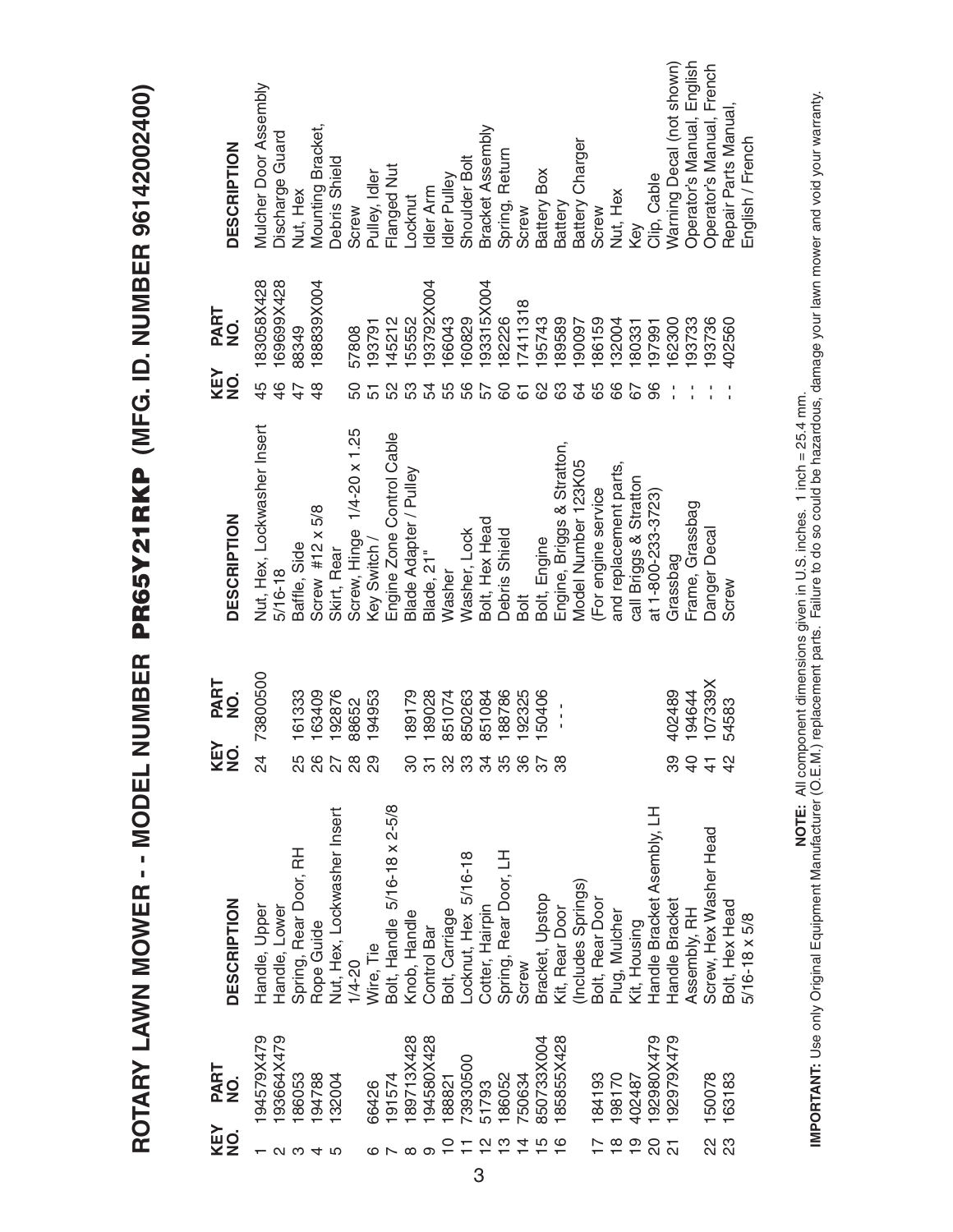